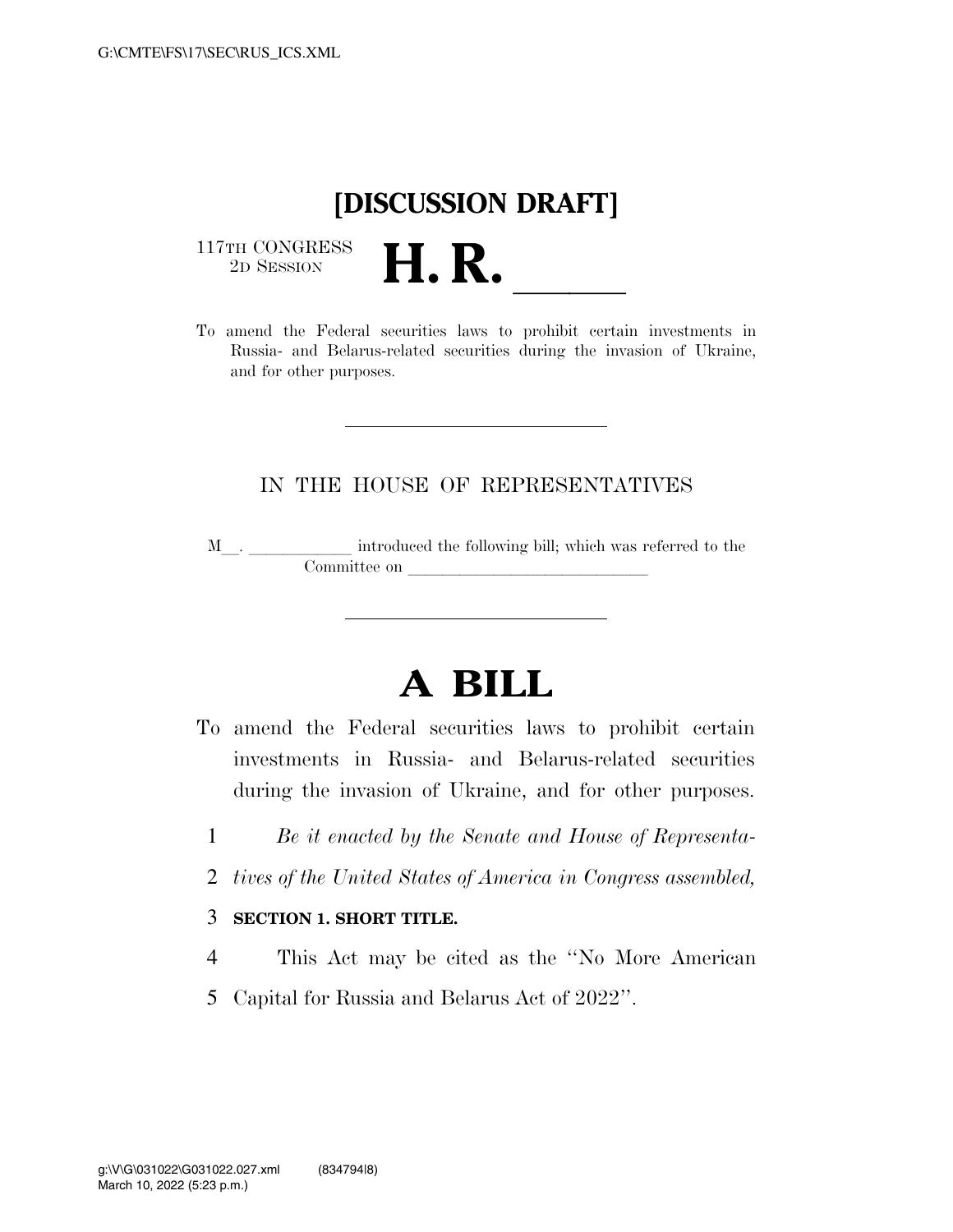| 1              | SEC. 2. INVESTMENT COMPANIES PROHIBITED FROM PUR-         |
|----------------|-----------------------------------------------------------|
| $\overline{2}$ | CHASING RUSSIA- AND BELARUS-RELATED                       |
| 3              | <b>SECURITIES.</b>                                        |
| $\overline{4}$ | The Investment Company Act of 1940 (15 U.S.C.             |
| 5              | $80a-1$ et seq.) is amended by adding at the end the fol- |
| 6              | lowing:                                                   |
| 7              | "SEC. 66. INVESTMENT COMPANIES PROHIBITED FROM            |
| 8              | PURCHASING RUSSIA- AND<br><b>BELARUS-RE-</b>              |
| 9              | <b>LATED SECURITIES.</b>                                  |
| 10             | "(a) PROHIBITION.—It shall be unlawful for an in-         |
| 11             | vestment company to purchase a Russia-related security    |
| 12             | or a Belarus-related security.                            |
| 13             | "(b) DEFINITIONS.—In this section:                        |
| 14             | "(1) BELARUS-RELATED SECURITY.—The term                   |
| 15             | 'Belarus-related security' means a security, without      |
| 16             | regard to the currency in which the security is de-       |
| 17             | nominated, issued by—                                     |
| 18             | $\lq\lq$ a company domiciled in Belarus; or               |
| 19             | $\lq\lq (B)$ a company or entity that is predomi-         |
| 20             | nately owned or controlled by—                            |
| 21             | "(i) a company described in subpara-                      |
| 22             | graph $(A)$ ; or                                          |
| 23             | "(ii) the government of Belarus, in-                      |
| 24             | cluding any agency, instrumentality, or po-               |
| 25             | litical subdivision thereof, or any person                |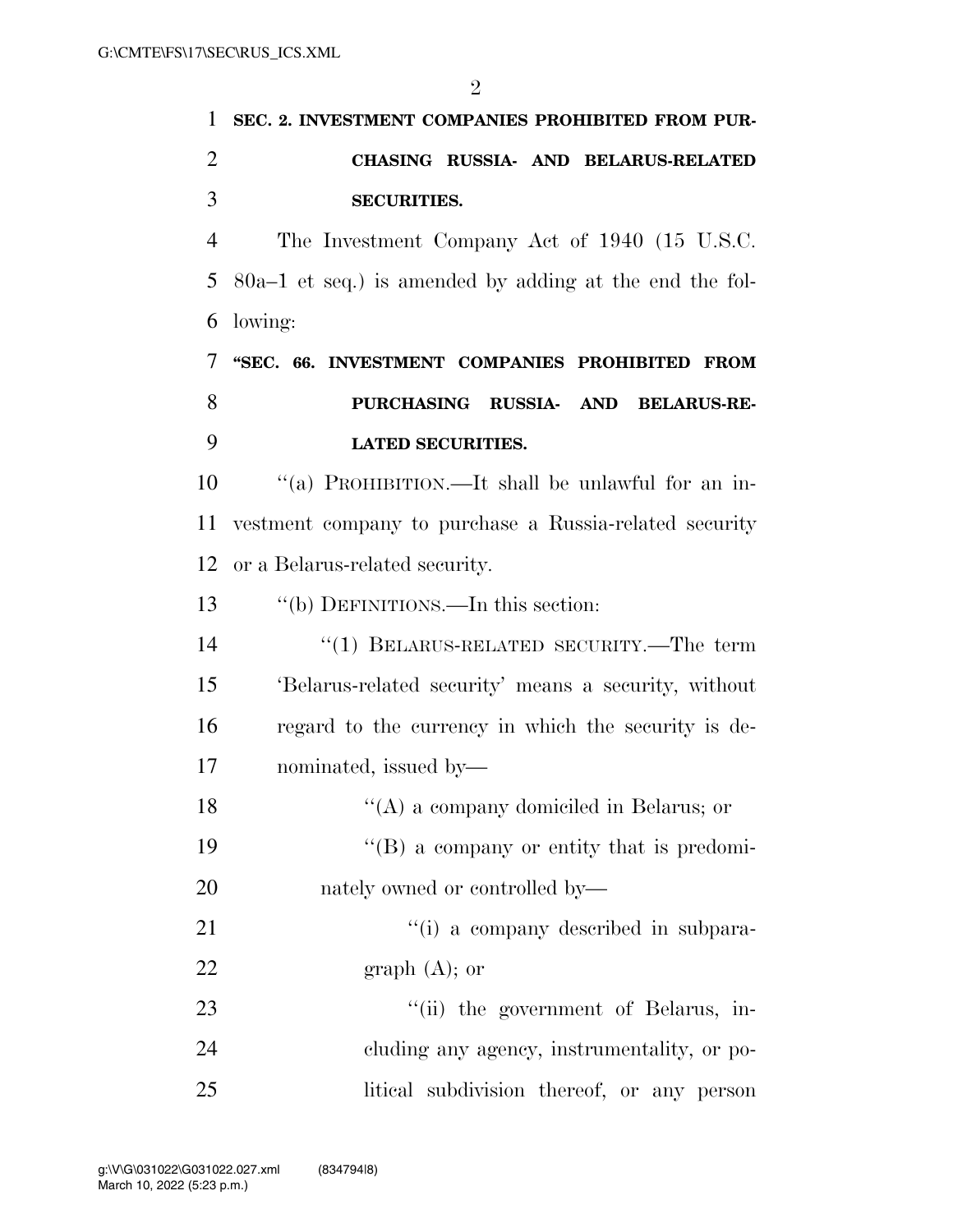| $\mathbf{1}$   | affiliated with such government, agency,                      |
|----------------|---------------------------------------------------------------|
| $\overline{2}$ | instrumentality, or political subdivision.                    |
| 3              | $``(2)$ RUSSIA-RELATED SECURITY.—The term                     |
| $\overline{4}$ | 'Russia-related security' means a security, without           |
| 5              | regard to the currency in which the security is de-           |
| 6              | nominated, issued by-                                         |
| $\overline{7}$ | "(A) a company domiciled in Russia; or                        |
| 8              | $\lq\lq (B)$ a company or entity that is predomi-             |
| 9              | nately owned or controlled by—                                |
| 10             | "(i) a company described in subpara-                          |
| 11             | graph $(A)$ ; or                                              |
| 12             | "(ii) the government of Russia, in-                           |
| 13             | cluding any agency, instrumentality, or po-                   |
| 14             | litical subdivision thereof, or any person                    |
| 15             | affiliated with such government, agency,                      |
| 16             | instrumentality, or political subdivision.                    |
| 17             | "(c) WAIVER.—The Secretary of the Treasury may                |
|                | 18 waive subsection (a) if the Secretary determines that such |
| 19             | a waiver is in the national security interests of the United  |
| 20             | States or is necessary on humanitarian grounds.               |
| 21             | "(d) GOOD FAITH SAFE HARBOR.—The Commission                   |
| 22             | may not bring an enforcement action against any person        |
| 23             | that inadvertently fails to comply with the requirements      |
| 24             | of this section but otherwise operates in good faith to try   |
| 25             | to comply with such requirements.                             |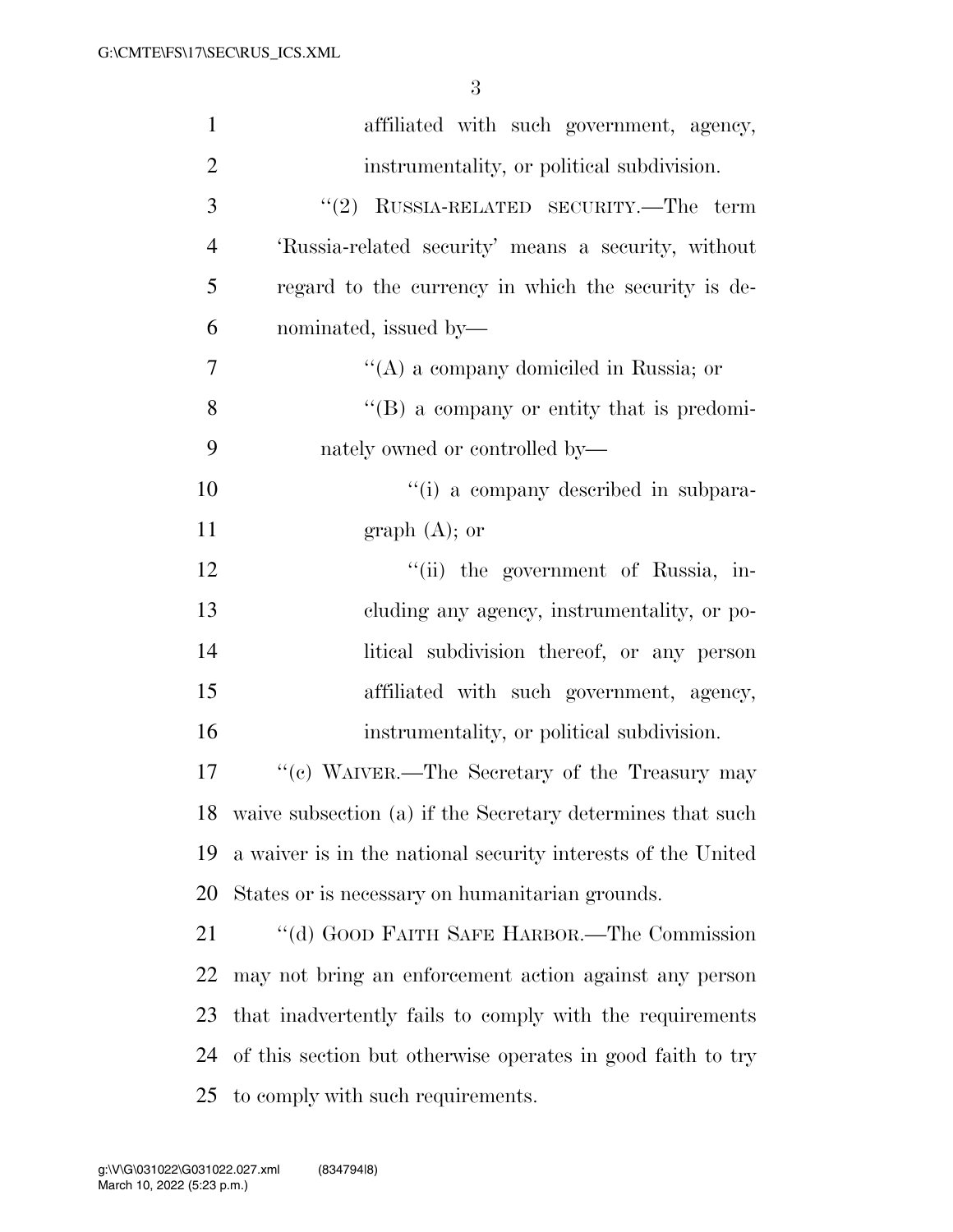| $\mathbf{1}$ | "(e) TERMINATION.—This section shall have no force      |
|--------------|---------------------------------------------------------|
| 2            | or effect on the earlier of—                            |
| 3            | $\lq(1)$ the date that is 7 years after the date of     |
| 4            | the enactment of this section; or                       |
| 5            | $\lq(2)$ 30 days after the date that the President      |
| 6            | reports to the Congress that the governments of the     |
| 7            | Russian Federation and Belarus have ceased desta-       |
| 8            | bilizing activities with respect to the sovereignty and |
| 9            | territorial integrity of Ukraine.".                     |
| 10           | SEC. 3. PROHIBITION ON INVESTMENTS IN RUSSIA- AND       |
|              |                                                         |
| 11           | BELARUS-RELATED SECURITIES.                             |
| 12           | (a) INVESTMENT ADVISERS.—Section 206 of the In-         |
| 13           | vestment Advisers Act of $1940$ (15 U.S.C. 80b-6) is    |
| 14           | amended—                                                |
| 15           | (1) by striking "It shall be unlawful" and in-          |
| 16           | serting the following:                                  |
| 17           | "(a) IN GENERAL.—It shall be unlawful";                 |
| 18           | $(2)$ by inserting "(or, solely with respect to         |
| 19           | paragraph (5), a Family Office)" after "any invest-     |
| 20           | ment adviser";                                          |

 (3) in paragraph (3), by striking ''or'' at the end;

 (4) in paragraph (4), by striking the period at 24 the end and inserting "; or";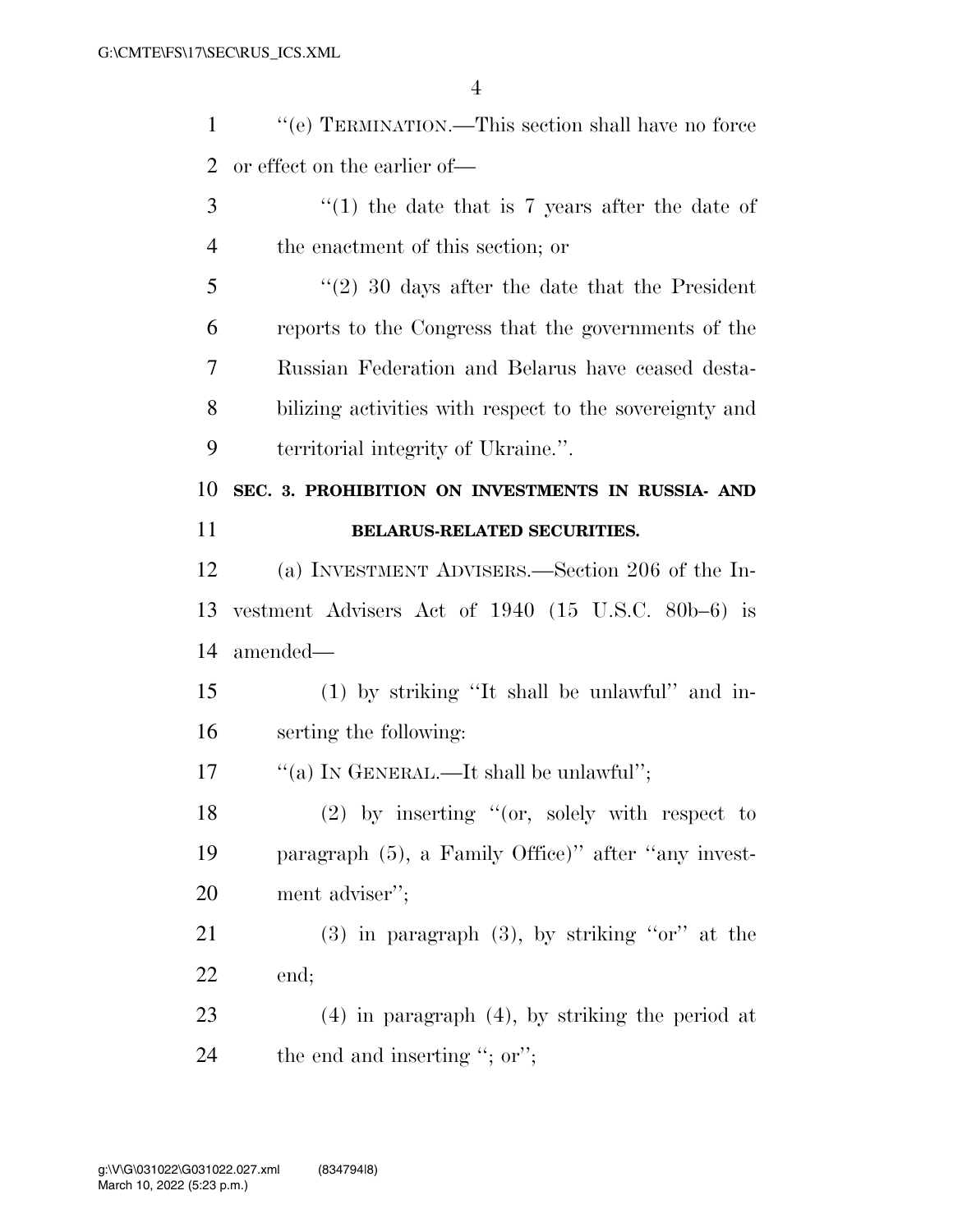| $\mathbf{1}$   | $(5)$ by inserting after paragraph $(4)$ the fol-    |
|----------------|------------------------------------------------------|
| $\overline{2}$ | lowing:                                              |
| 3              | $(5)$ to facilitate the transaction of, or rec-      |
| $\overline{4}$ | ommend, a Russia-related security or a Belarus-re-   |
| 5              | lated security."; and                                |
| 6              | $(6)$ by adding at the end the following:            |
| 7              | "(b) DEFINITIONS.—In this section:                   |
| 8              | "(1) BELARUS-RELATED SECURITY.—The term              |
| 9              | 'Belarus-related security' means a security, without |
| 10             | regard to the currency in which the security is de-  |
| 11             | nominated, issued by—                                |
| 12             | "(A) a company domiciled in Belarus; or              |
| 13             | $\lq\lq (B)$ a company or entity that is predomi-    |
| 14             | nately owned or controlled by—                       |
| 15             | "(i) a company described in clause (i);              |
| 16             | <b>or</b>                                            |
| 17             | "(ii) the government of Belarus, in-                 |
| 18             | cluding any agency, instrumentality, or po-          |
| 19             | litical subdivision thereof, or any person           |
| 20             | affiliated with such government, agency,             |
| 21             | instrumentality, or political subdivision.           |
| 22             | RUSSIA-RELATED SECURITY.—The term<br>(2)             |
| 23             | 'Russia-related security' means a security, without  |
| 24             | regard to the currency in which the security is de-  |
| 25             | nominated, issued by—                                |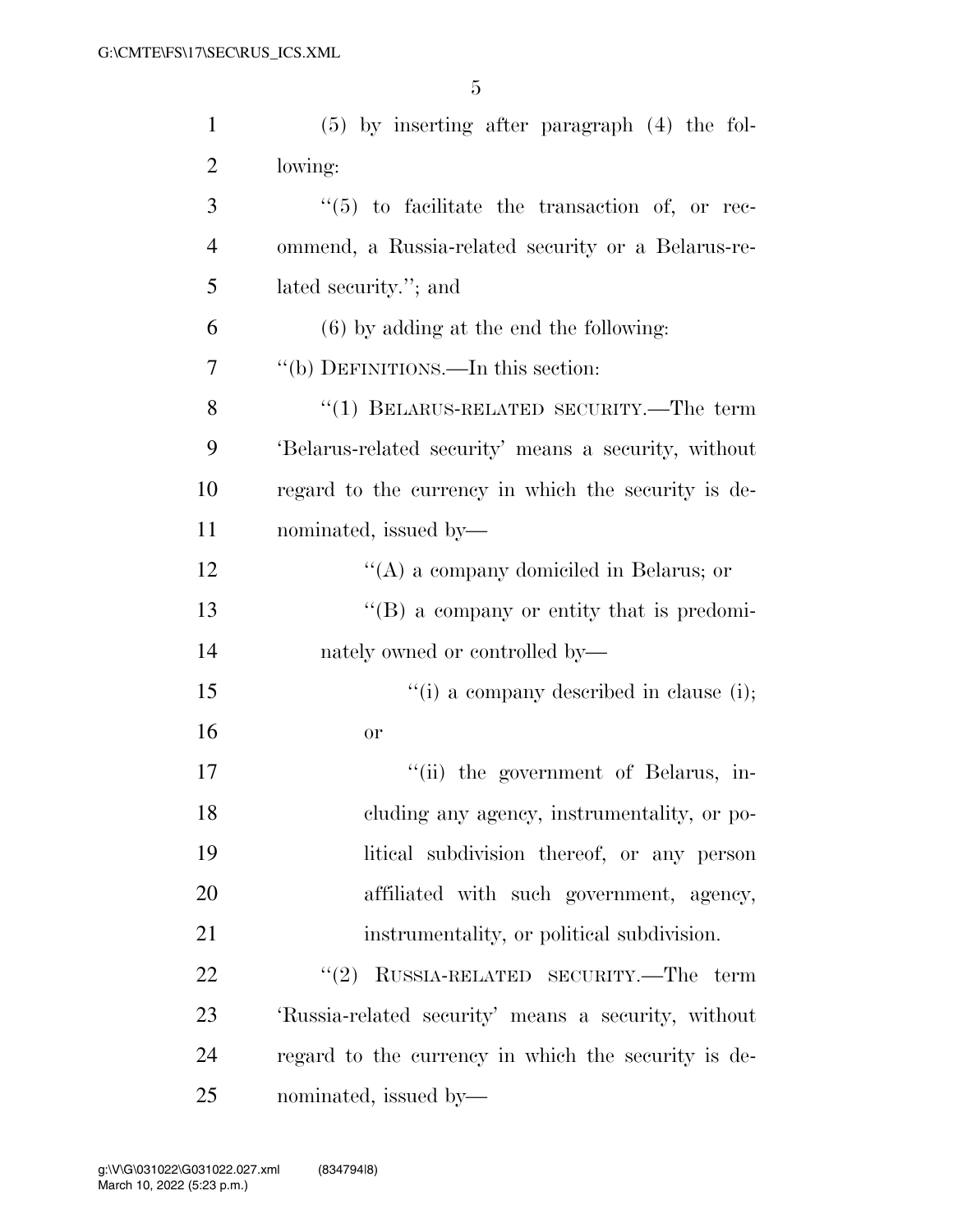| $\mathbf{1}$   | "(A) a company domiciled in Russia; or                     |
|----------------|------------------------------------------------------------|
| $\overline{2}$ | $\lq\lq (B)$ a company or entity that is predomi-          |
| 3              | nately owned or controlled by—                             |
| $\overline{4}$ | $f'(i)$ a company described in clause (i);                 |
| 5              | <b>or</b>                                                  |
| 6              | "(ii) the government of Russia, in-                        |
| 7              | cluding any agency, instrumentality, or po-                |
| 8              | litical subdivision thereof, or any person                 |
| 9              | affiliated with such government, agency,                   |
| 10             | instrumentality, or political subdivision.".               |
| 11             | (b) WAIVER.—The Secretary of the Treasury may              |
| 12             | waive the amendments made by subsection (a) if the Sec-    |
| 13             | retary determines that such a waiver is in the national    |
| 14             | security interests of the United States or is necessary on |
| 15             | humanitarian grounds.                                      |
| 16             | (c) GOOD FAITH SAFE HARBOR.—The Commission                 |
| 17             | may not bring an enforcement action against any person     |
| 18             | that inadvertently fails to comply with the requirements   |
| 19             | of the amendments made by subsection (a) but otherwise     |
| 20             | operates in good faith to try to comply with such require- |
| 21             | ments.                                                     |
| 22             | (d) TERMINATION.—This section shall have no force          |
| 23             | or effect on the earlier of—                               |
| 24             | $(1)$ the date that is 7 years after the date of the       |
| 25             | enactment of this section; or                              |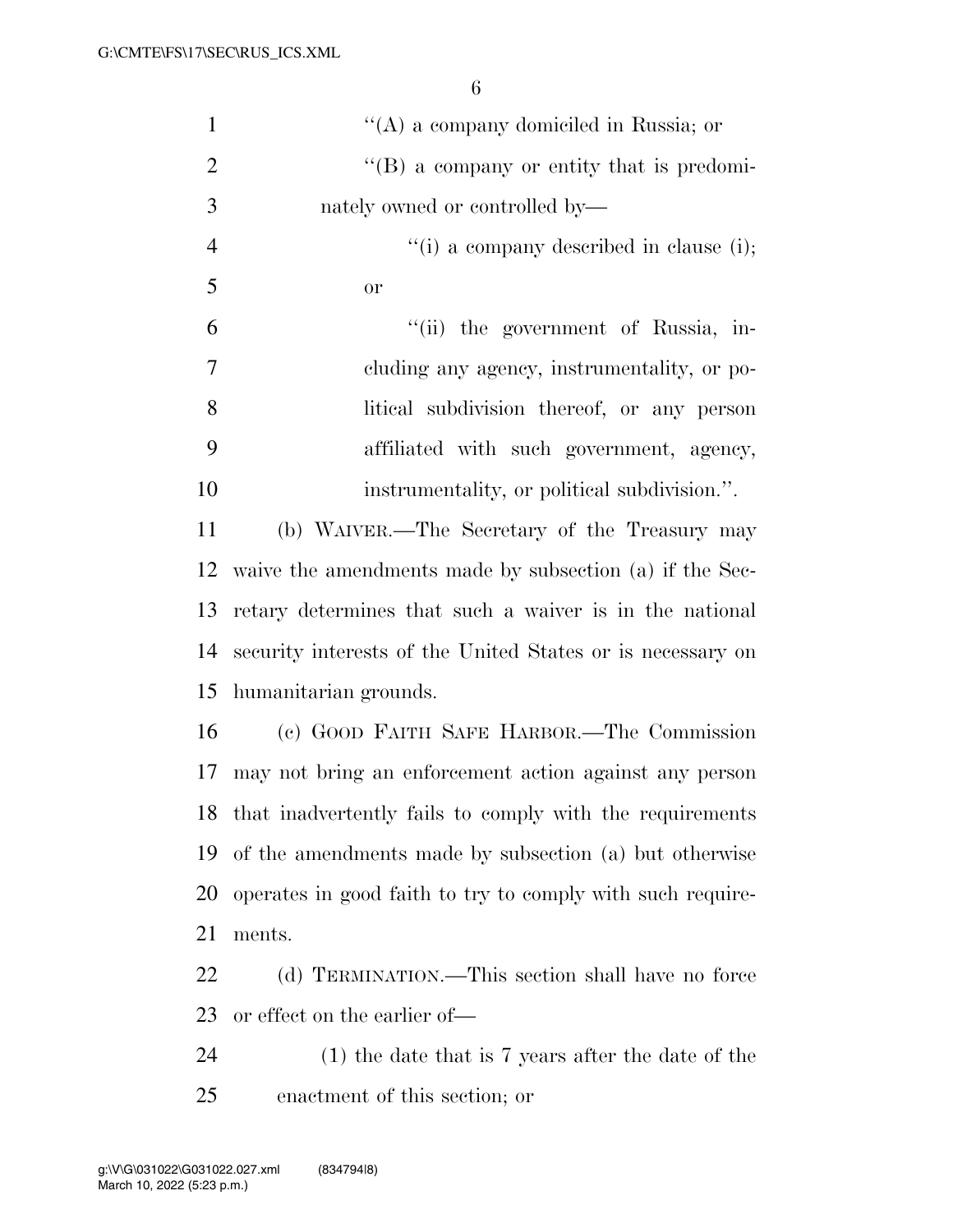| $\mathbf{1}$   | $(2)$ 30 days after the date that the President           |
|----------------|-----------------------------------------------------------|
| $\overline{2}$ | reports to the Congress that the governments of the       |
| 3              | Russian Federation and Belarus have ceased desta-         |
| $\overline{4}$ | bilizing activities with respect to the sovereignty and   |
| 5              | territorial integrity of Ukraine.                         |
| 6              | SEC. 4. PROHIBITION ON THE USE OF EXEMPT OFFERINGS        |
| 7              | FOR RUSSIA- AND BELARUS-RELATED SECU-                     |
| 8              | RITIES.                                                   |
| 9              | The Securities Act of 1933 (15 U.S.C. 77a et seq.)        |
| 10             | is amended by inserting after section 4A the following:   |
| 11             | "SEC. 4B. PROHIBITION ON THE USE OF EXEMPT OFFER-         |
| 12             | INGS FOR RUSSIA- AND BELARUS-RELATED                      |
| 13             | <b>SECURITIES.</b>                                        |
| 14             | "(a) IN GENERAL.—It shall be unlawful for any per-        |
|                |                                                           |
| 15             | son to issue Russia-related securities or Belarus-related |
| 16             | securities in reliance on a covered exemption.            |
| 17             | "(b) DEFINITIONS.—In this section:                        |
| 18             | $\lq(1)$ COVERED EXEMPTION.—The term 'covered'            |
| 19             | exemption' means—                                         |
| 20             | "(A) section $3(a)(11);$                                  |
| 21             | "(B) paragraphs $(2)$ and $(6)$ of section                |
| 22             | 4(a);                                                     |
| 23             | "(C) Regulation A (17 CFR 230.263);                       |
| 24             | "(D) Rule 147 (17 CFR 230.147);                           |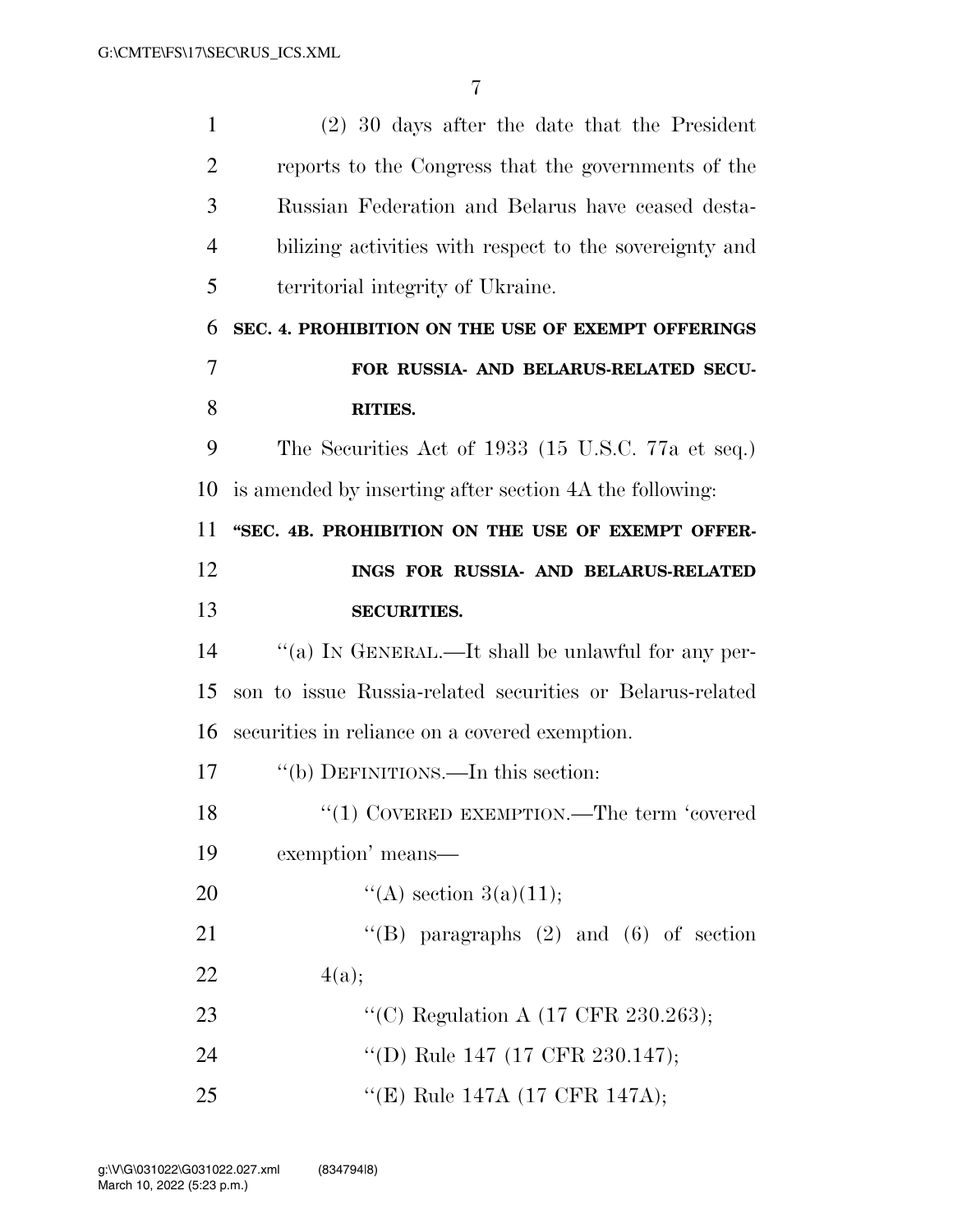| $\mathbf{1}$   | "(F) Rule 504 (17 CFR 230.504);                      |
|----------------|------------------------------------------------------|
| $\overline{2}$ | "(G) Rule 506(b) (17 CFR 230.506(b));                |
| 3              | "(H) Rule $506(c)$ (17 CFR 230.506(c));              |
| $\overline{4}$ | and                                                  |
| 5              | $\lq\lq$ (I) any other provision of the securities   |
| 6              | laws, and any other regulation issued pursuant       |
| 7              | to the securities laws, that the Commission de-      |
| 8              | termines grants an exemption from registering        |
| 9              | a security with the Commission.                      |
| 10             | $``(2)$ BELARUS-RELATED SECURITY.—The term           |
| 11             | 'Belarus-related security' means a security, without |
| 12             | regard to the currency in which the security is de-  |
| 13             | nominated, issued by—                                |
| 14             | $\lq\lq$ a company domiciled in Belarus; or          |
| 15             | $\lq\lq (B)$ a company or entity that is predomi-    |
| 16             | nately owned or controlled by—                       |
| 17             | "(i) a company described in subpara-                 |
| 18             | graph $(A)$ ; or                                     |
| 19             | "(ii) the government of Belarus, in-                 |
| 20             | cluding any agency, instrumentality, or po-          |
| 21             | litical subdivision thereof, or any person           |
| 22             | affiliated with such government, agency,             |
| 23             | instrumentality, or political subdivision.           |
| 24             | RUSSIA-RELATED SECURITY.—The term<br>(3)             |
| 25             | 'Russia-related security' means a security, without  |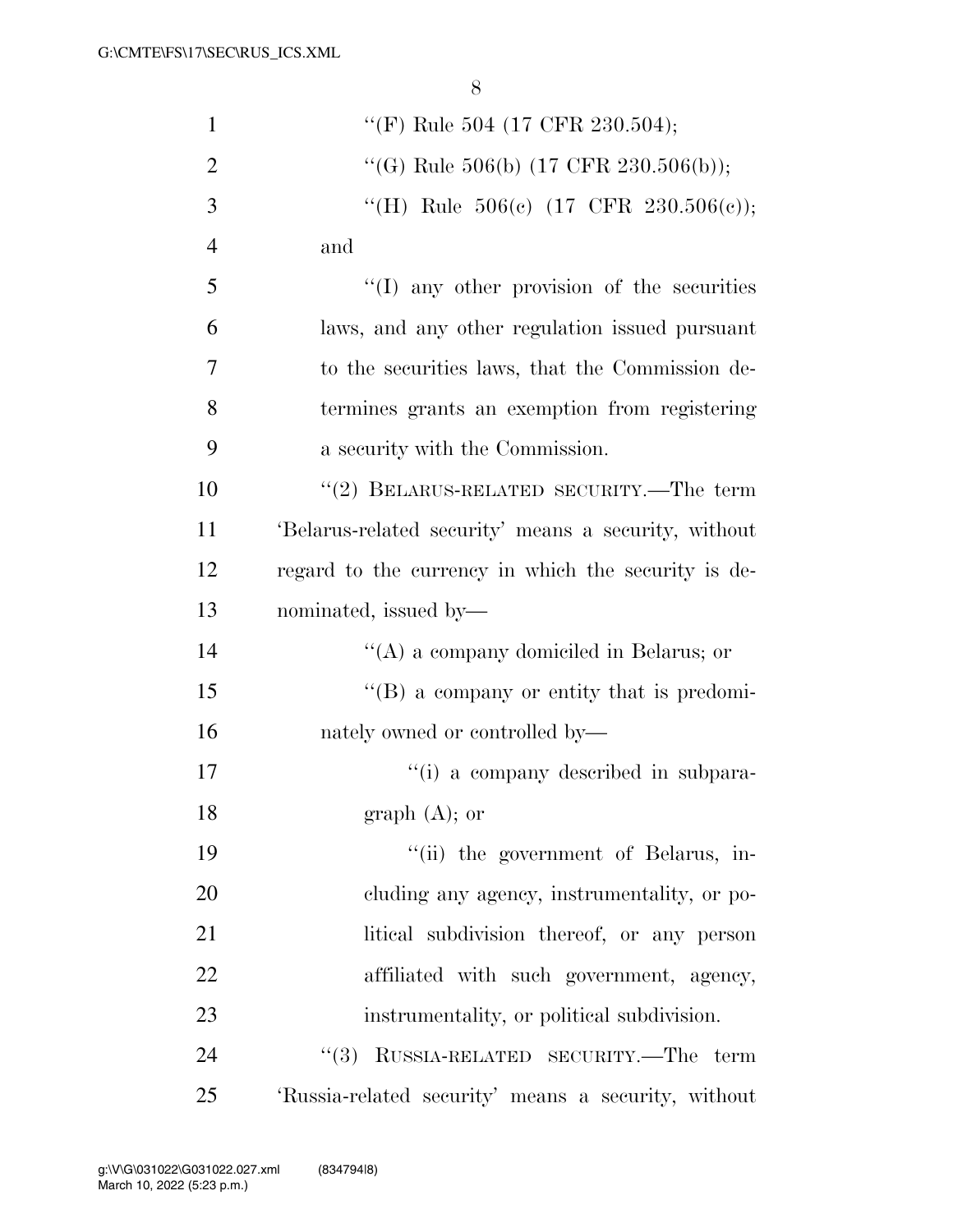| $\mathbf{1}$   | regard to the currency in which the security is de-          |
|----------------|--------------------------------------------------------------|
| $\overline{2}$ | nominated, issued by—                                        |
| 3              | "(A) a company domiciled in Russia; or                       |
| $\overline{4}$ | "(B) a company or entity that is predomi-                    |
| 5              | nately owned or controlled by—                               |
| 6              | "(i) a company described in subpara-                         |
| 7              | graph $(A)$ ; or                                             |
| 8              | "(ii) the government of Russia, in-                          |
| 9              | cluding any agency, instrumentality, or po-                  |
| 10             | litical subdivision thereof, or any person                   |
| 11             | affiliated with such government, agency,                     |
| 12             | instrumentality, or political subdivision.                   |
| 13             | "(c) WAIVER.—The Secretary of the Treasury may               |
| 14             | waive subsection (a) if the Secretary determines that such   |
| 15             | a waiver is in the national security interests of the United |
| 16             | States or is necessary on humanitarian grounds.              |
| 17             | "(d) GOOD FAITH SAFE HARBOR.—The Commission                  |
|                | 18 may not bring an enforcement action against any person    |
| 19             | that inadvertently fails to comply with the requirements     |
| 20             | of this section but otherwise operates in good faith to try  |
| 21             | to comply with such requirements.                            |
| 22             | $\lq\lq (e)$ TERMINATION.—This section shall have no force   |
| 23             | or effect on the earlier of—                                 |
| 24             | $\lq(1)$ the date that is 7 years after the date of          |
| 25             | the enactment of this section; or                            |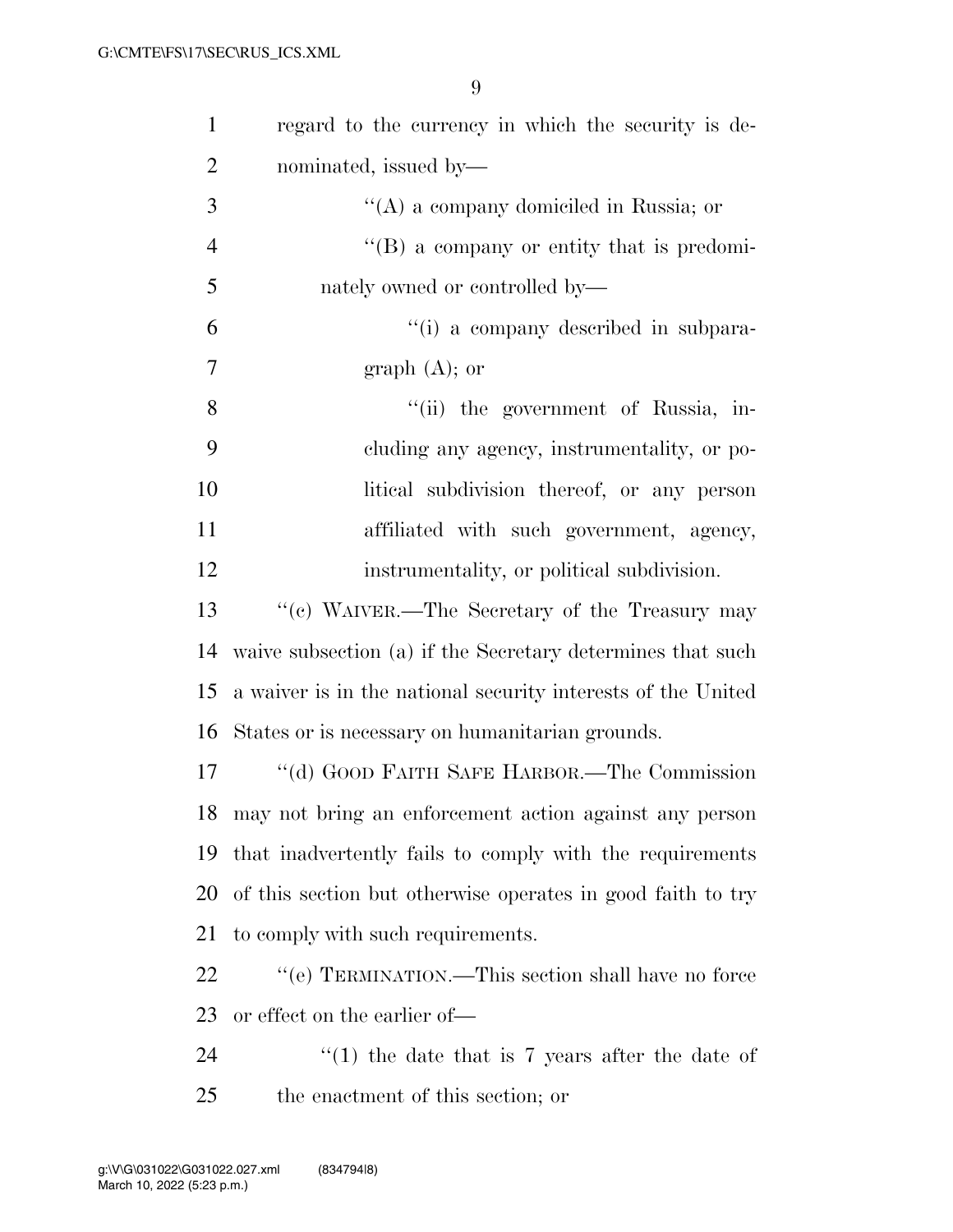| $\mathbf{1}$   | $\lq(2)$ 30 days after the date that the President           |
|----------------|--------------------------------------------------------------|
| $\overline{2}$ | reports to the Congress that the governments of the          |
| 3              | Russian Federation and Belarus have ceased desta-            |
| $\overline{4}$ | bilizing activities with respect to the sovereignty and      |
| 5              | territorial integrity of Ukraine.".                          |
| 6              | SEC. 5. PROHIBITION WITH RESPECT TO RUSSIA- AND              |
| 7              | BELARUS-RELATED UNREGISTERED SECURI-                         |
| 8              | TIES.                                                        |
| 9              | The Securities Act of 1933 (15 U.S.C. 77a et seq.)           |
| 10             | is amended by inserting after section 4A the following:      |
| 11             | "SEC. 4B. PROHIBITION WITH RESPECT TO RUSSIA- AND            |
| 12             | BELARUS-RELATED UNREGISTERED SECURI-                         |
| 13             | TIES.                                                        |
| 14             | "(a) IN GENERAL.—A broker, dealer, investment ad-            |
| 15             | viser, or investment company may not recommend, facili-      |
| 16             | tate, or transact any investment in a Russia-related unreg-  |
| 17             | istered security or a Belarus-related unregistered security. |
| 18             | "(b) DEFINITIONS.—In this section:                           |
| 19             | $``(1)$ BELARUS-RELATED SECURITY.—The term                   |
| 20             | 'Belarus-related security' means a security, without         |
| 21             | regard to the currency in which the security is de-          |
| 22             | nominated, issued by—                                        |
| 23             | "(A) a company domiciled in Belarus; or                      |
| 24             | "(B) a company or entity that is predomi-                    |
|                |                                                              |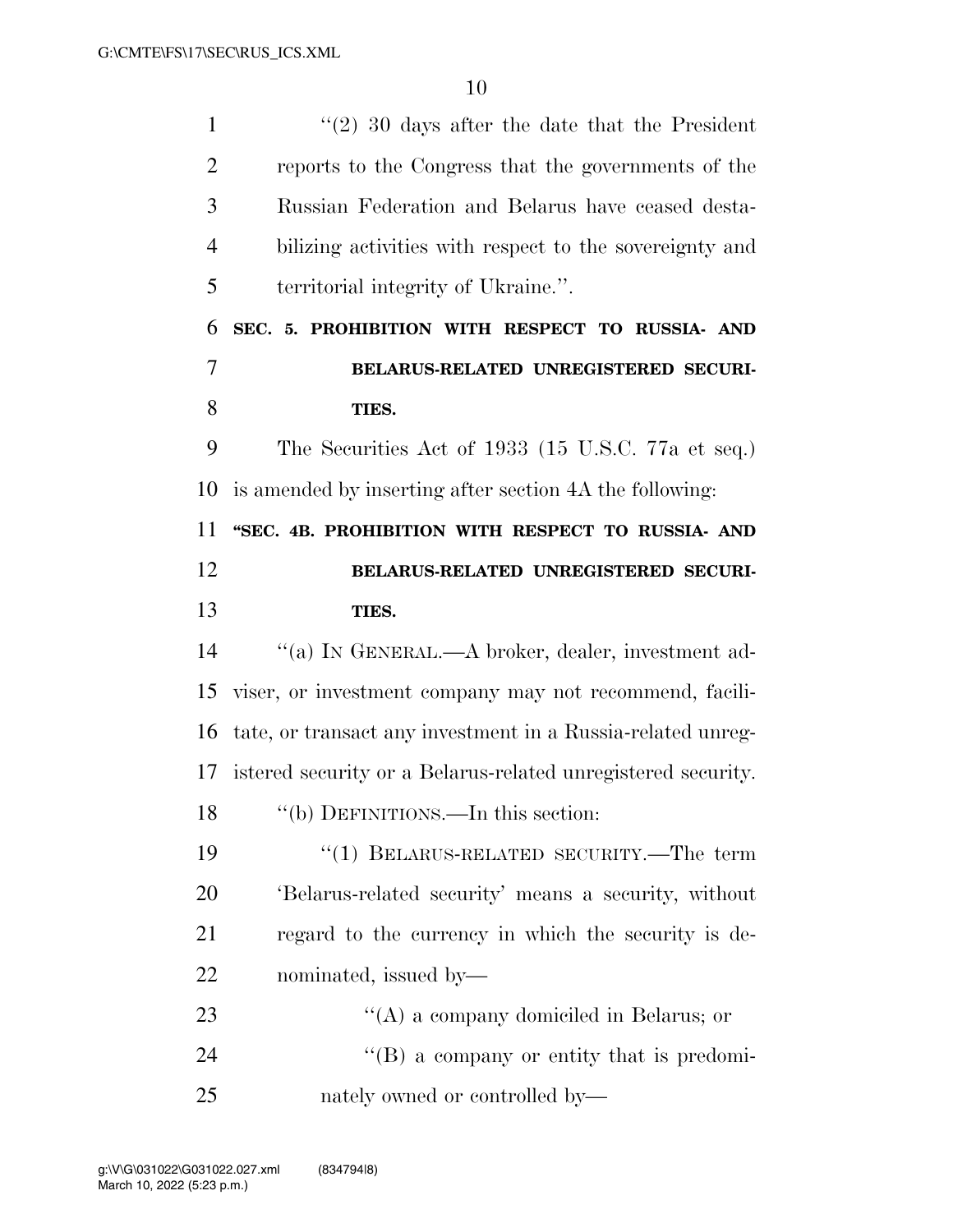| $\mathbf{1}$   | "(i) a company described in subpara-                  |
|----------------|-------------------------------------------------------|
| $\overline{2}$ | graph $(A)$ ; or                                      |
| 3              | "(ii) the government of Belarus, in-                  |
| $\overline{4}$ | cluding any agency, instrumentality, or po-           |
| 5              | litical subdivision thereof, or any person            |
| 6              | affiliated with such government, agency,              |
| 7              | instrumentality, or political subdivision.            |
| 8              | "(2) BELARUS-RELATED UNREGISTERED SECU-               |
| 9              | RITY.—The term 'Belarus-related unregistered secu-    |
| 10             | rity' means an unregistered security, without regard  |
| 11             | to the currency in which the unregistered security is |
| 12             | denominated, issued by—                               |
| 13             | $\lq\lq$ a company described in subparagraph          |
| 14             | $(A)$ or $(B)$ of paragraph $(1)$ ; or                |
| 15             | $\lq\lq (B)$ a company or entity that—                |
| 16             | "(i) is not domiciled in Belarus; and                 |
| 17             | "(ii) predominantly invests<br>$\operatorname{in}$    |
| 18             | Belarus-related securities or companies or            |
| 19             | entities described under this subparagraph.           |
| 20             | RUSSIA-RELATED SECURITY.—The term<br>(3)              |
| 21             | 'Russia-related security' means a security, without   |
| 22             | regard to the currency in which the security is de-   |
| 23             | nominated, issued by—                                 |
| 24             | "(A) a company domiciled in Russia; or                |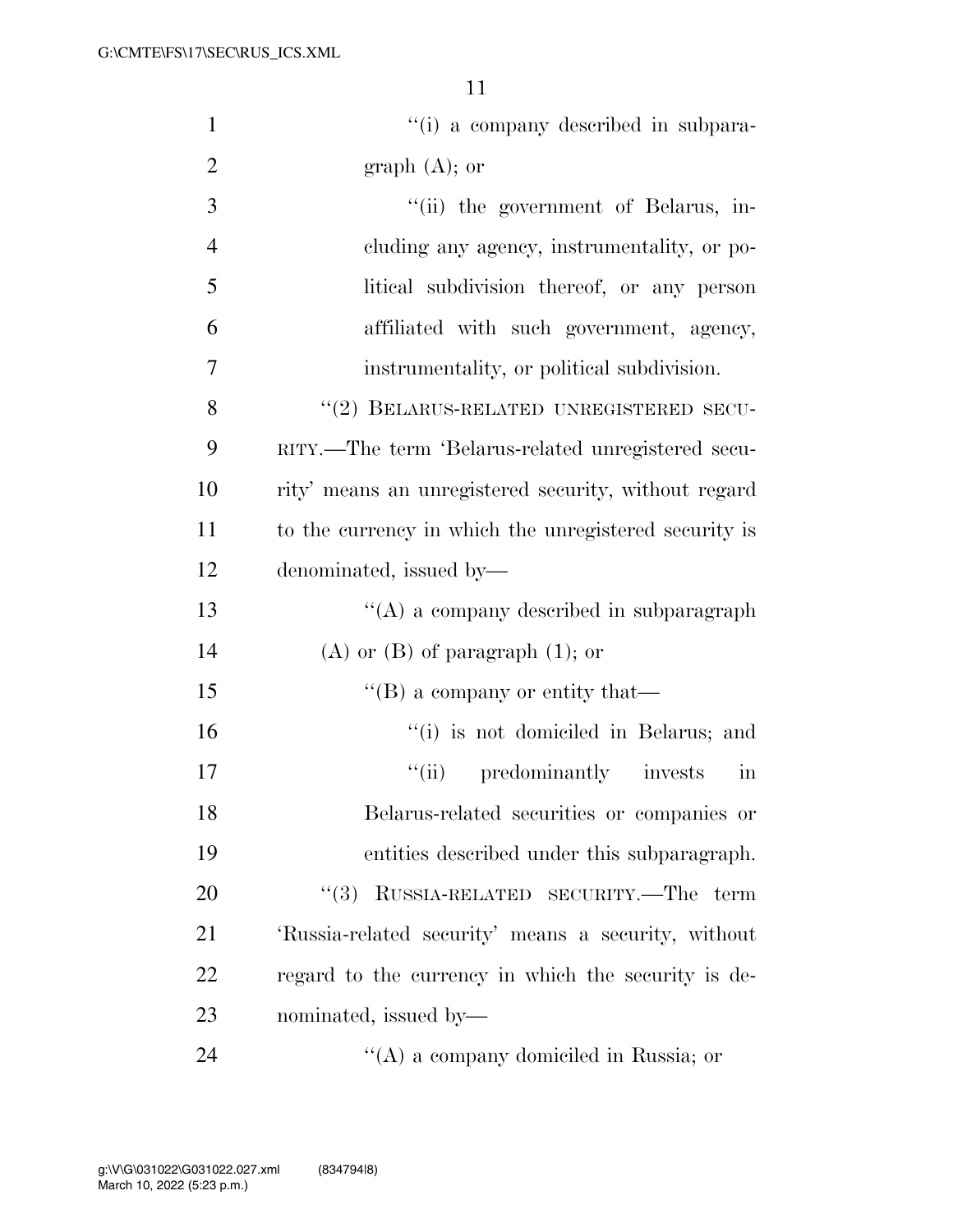| $\mathbf{1}$   | "(B) a company or entity that is predomi-                    |
|----------------|--------------------------------------------------------------|
| $\overline{2}$ | nately owned or controlled by—                               |
| 3              | "(i) a company described in subpara-                         |
| $\overline{4}$ | graph $(A)$ ; or                                             |
| 5              | "(ii) the government of Russia, in-                          |
| 6              | cluding any agency, instrumentality, or po-                  |
| 7              | litical subdivision thereof, or any person                   |
| 8              | affiliated with such government, agency,                     |
| 9              | instrumentality, or political subdivision.                   |
| 10             | "(4) RUSSIA-RELATED UNREGISTERED SECU-                       |
| 11             | RITY.—The term 'Russia-related unregistered secu-            |
| 12             | rity' means an unregistered security, without regard         |
| 13             | to the currency in which the unregistered security is        |
| 14             | denominated, issued by—                                      |
| 15             | "(A) a company described in subparagraph                     |
| 16             | $(A)$ or $(B)$ of paragraph $(3)$ ; or                       |
| 17             | $\lq\lq (B)$ a company or entity that—                       |
| 18             | "(i) is not domiciled in Russia; and                         |
| 19             | "(ii) predominantly invests in Russia-                       |
| 20             | related securities or companies or entities                  |
| 21             | described under this subparagraph.                           |
| 22             | "(c) WAIVER.—The Secretary of the Treasury may               |
| 23             | waive subsection (a) if the Secretary determines that such   |
| 24             | a waiver is in the national security interests of the United |
| 25             | States or is necessary on humanitarian grounds.              |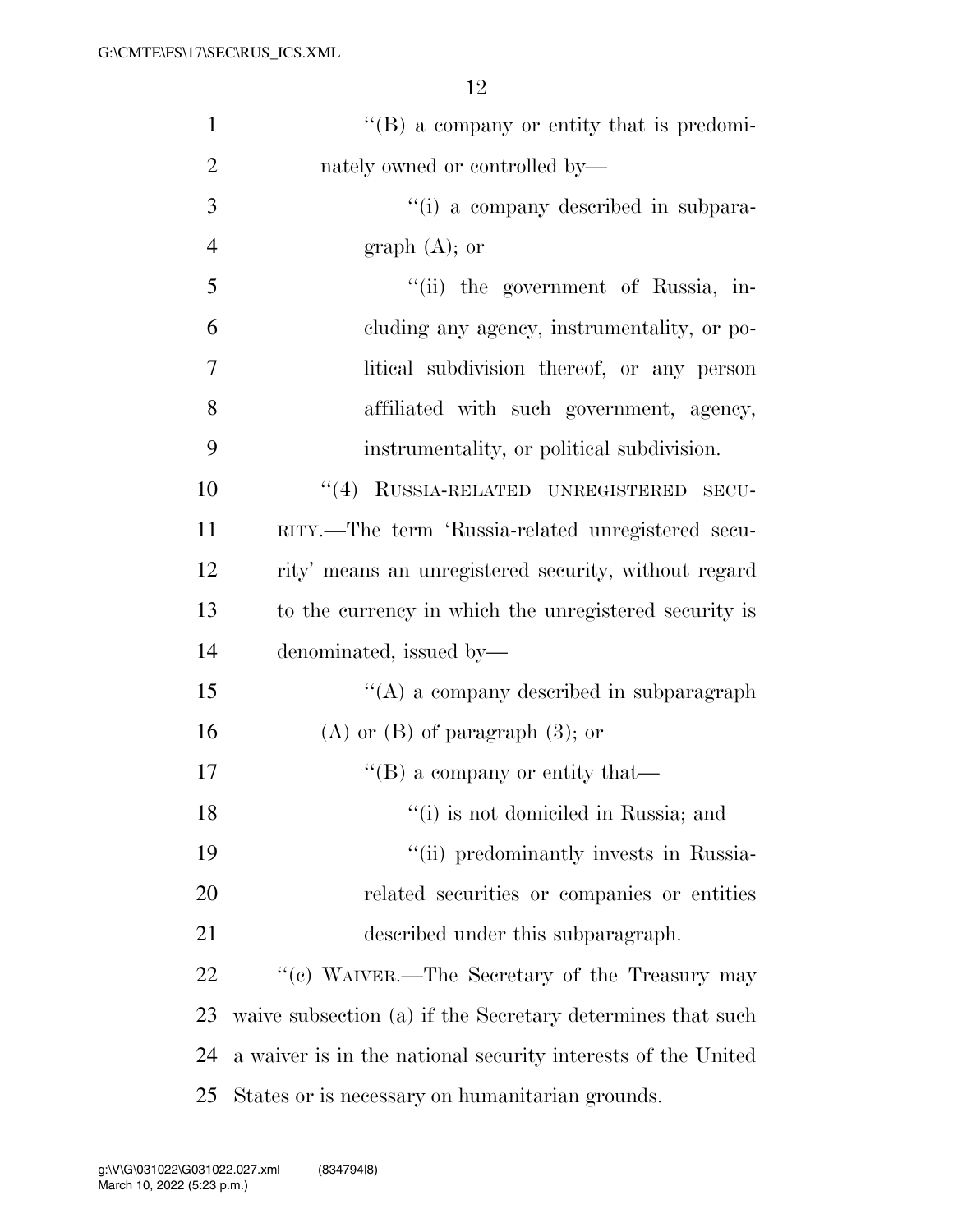''(d) GOOD FAITH SAFE HARBOR.—The Commission may not bring an enforcement action against any person that inadvertently fails to comply with the requirements of this section but otherwise operates in good faith to try to comply with such requirements.

 ''(e) TERMINATION.—This section shall have no force or effect on the earlier of—

8 ''(1) the date that is 7 years after the date of the enactment of this section; or

 ''(2) 30 days after the date that the President reports to the Congress that the governments of the Russian Federation and Belarus have ceased desta- bilizing activities with respect to the sovereignty and territorial integrity of Ukraine.''.

 **SEC. 6. PROHIBITIONS WITH RESPECT TO RUSSIA- AND BELARUS-RELATED SECURITIES.** 

 Section 15 of the Securities Exchange Act of 1934 (15 U.S.C. 78o) is amended by adding at the end the fol-lowing:

20 "(p) PROHIBITIONS WITH RESPECT TO RUSSIA- AND BELARUS-RELATED SECURITIES.—

22 "(1) PROHIBITION.—It shall be unlawful for a broker or dealer to underwrite, recommend, transact with respect to, or facilitate the acquisition or merg-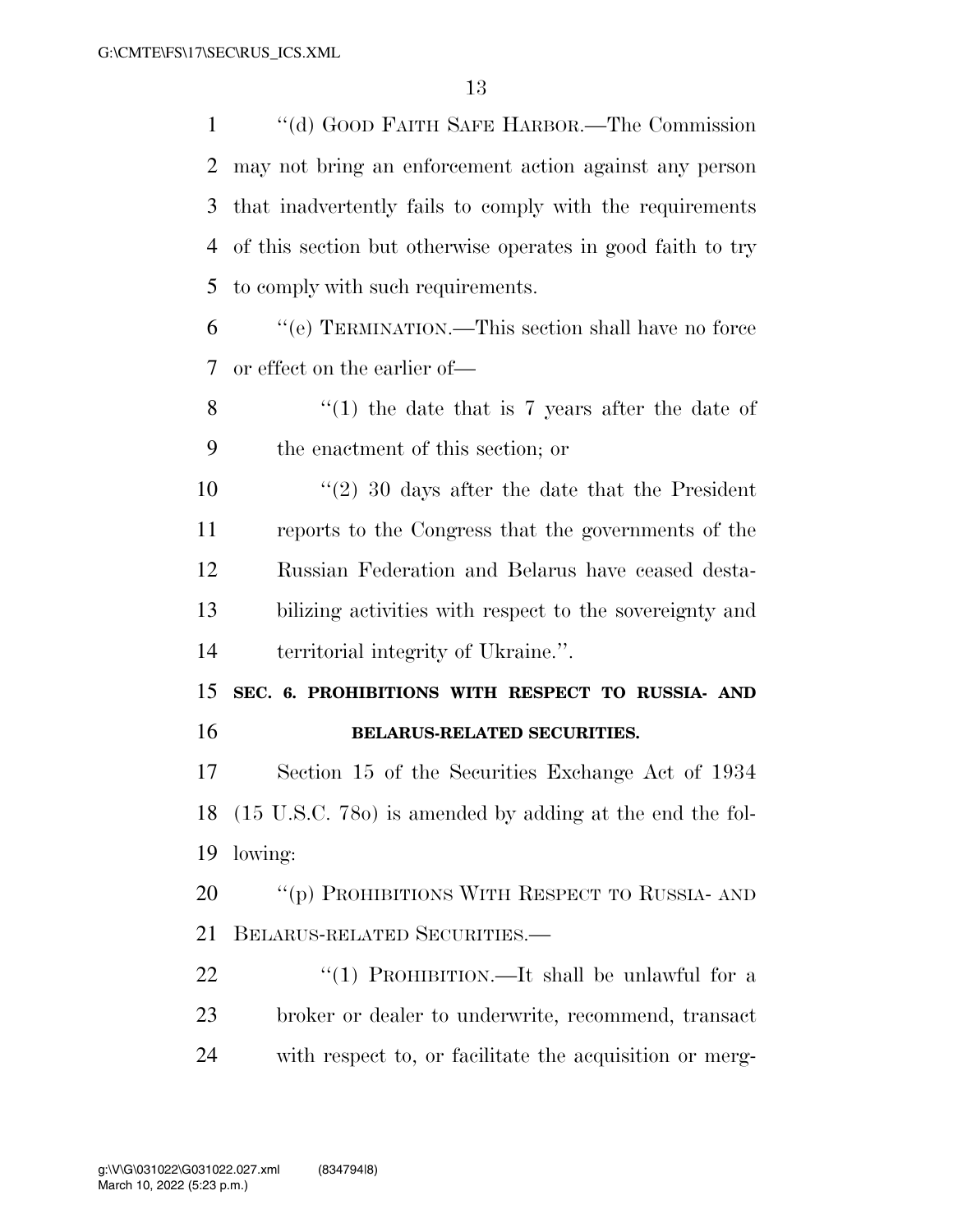| $\mathbf{1}$   | er of, a Russia-related security or a Belarus-related |
|----------------|-------------------------------------------------------|
| $\overline{2}$ | security.                                             |
| 3              | " $(2)$ DEFINITIONS.—In this subsection:              |
| $\overline{4}$ | "(A) BELARUS-RELATED SECURITY.—The                    |
| 5              | term 'Belarus-related security' means a secu-         |
| 6              | rity, without regard to the currency in which         |
| 7              | the security is denominated, issued by—               |
| 8              | "(i) a company domiciled in Belarus;                  |
| 9              | or                                                    |
| 10             | "(ii) a company or entity that is pre-                |
| 11             | dominately owned or controlled by-                    |
| 12             | $\lq\lq$ (I) a company described in                   |
| 13             | clause (i); or                                        |
| 14             | "(II) the government of Belarus,                      |
| 15             | including any agency, instrumentality,                |
| 16             | or political subdivision thereof, or any              |
| 17             | person affiliated with such govern-                   |
| 18             | ment, agency, instrumentality, or po-                 |
| 19             | litical subdivision.                                  |
| 20             | RUSSIA-RELATED SECURITY.—The<br>$\lq\lq (B)$          |
| 21             | term 'Russia-related security' means a security,      |
| 22             | without regard to the currency in which the se-       |
| 23             | curity is denominated, issued by—                     |
| 24             | "(i) a company domiciled in Russia;                   |
| 25             | or                                                    |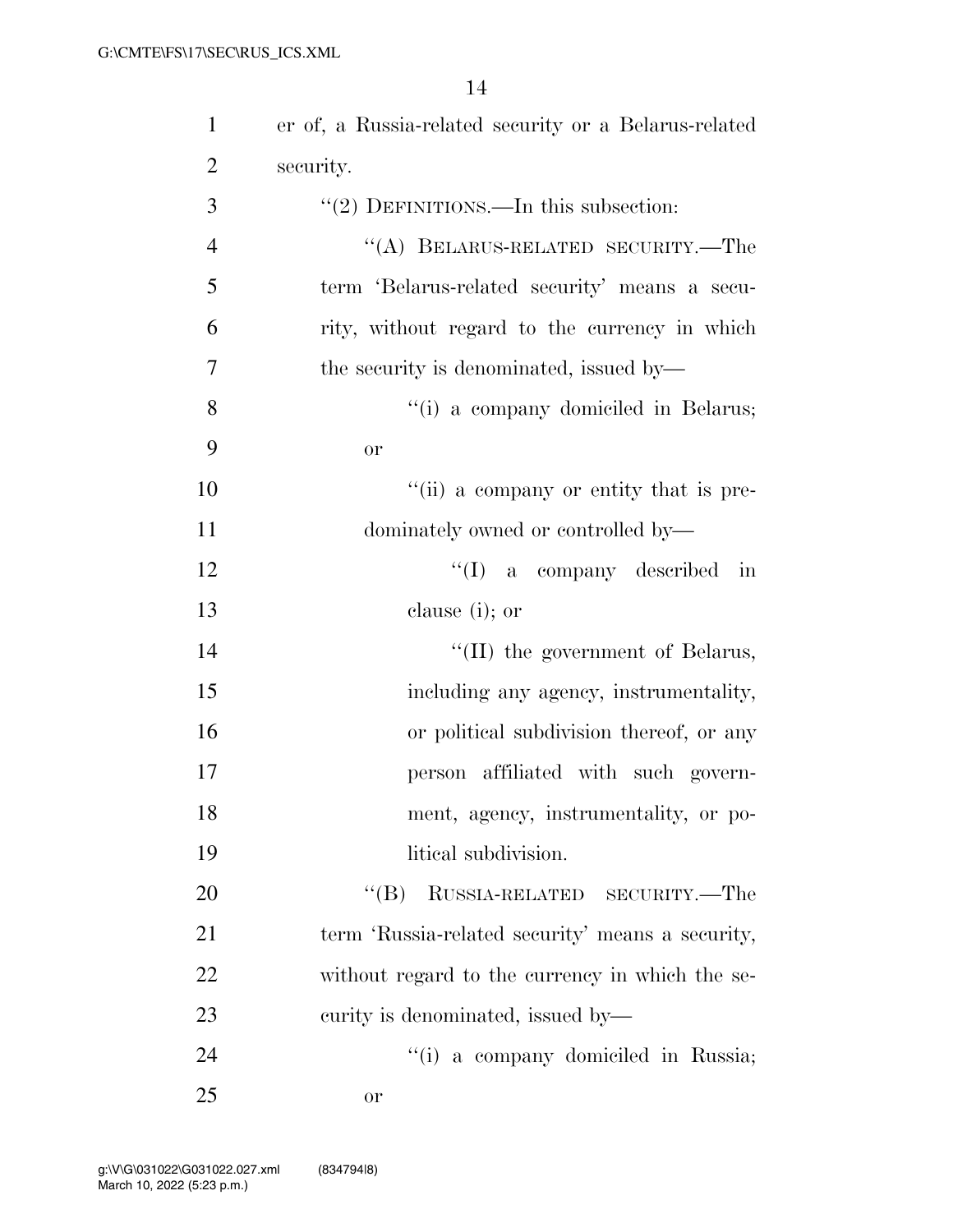| $\mathbf{1}$   | "(ii) a company or entity that is pre-                |
|----------------|-------------------------------------------------------|
| $\overline{2}$ | dominately owned or controlled by-                    |
| 3              | ``(I)<br>a company described in                       |
| $\overline{4}$ | clause (i); or                                        |
| 5              | "(II) the government of Russia,                       |
| 6              | including any agency, instrumentality,                |
| $\overline{7}$ | or political subdivision thereof, or any              |
| 8              | person affiliated with such govern-                   |
| 9              | ment, agency, instrumentality, or po-                 |
| 10             | litical subdivision.                                  |
| 11             | $\lq(3)$ WAIVER.—The Secretary of the Treasury        |
| 12             | may waive paragraph (1) if the Secretary determines   |
| 13             | that such a waiver is in the national security inter- |
| 14             | ests of the United States or is necessary on humani-  |
| 15             | tarian grounds.                                       |
| 16             | "(4) GOOD FAITH SAFE HARBOR.-The Com-                 |
| 17             | mission may not bring an enforcement action           |
| 18             | against any person that inadvertently fails to comply |
| 19             | with the requirements of this subsection but other-   |
| 20             | wise operates in good faith to try to comply with     |
| 21             | such requirements.                                    |
| 22             | TERMINATION.—This subsection<br>``(5)<br>shall        |
| 23             | have no force or effect on the earlier of—            |
| 24             | "(A) the date that is 7 years after the date          |
| 25             | of the enactment of this section; or                  |